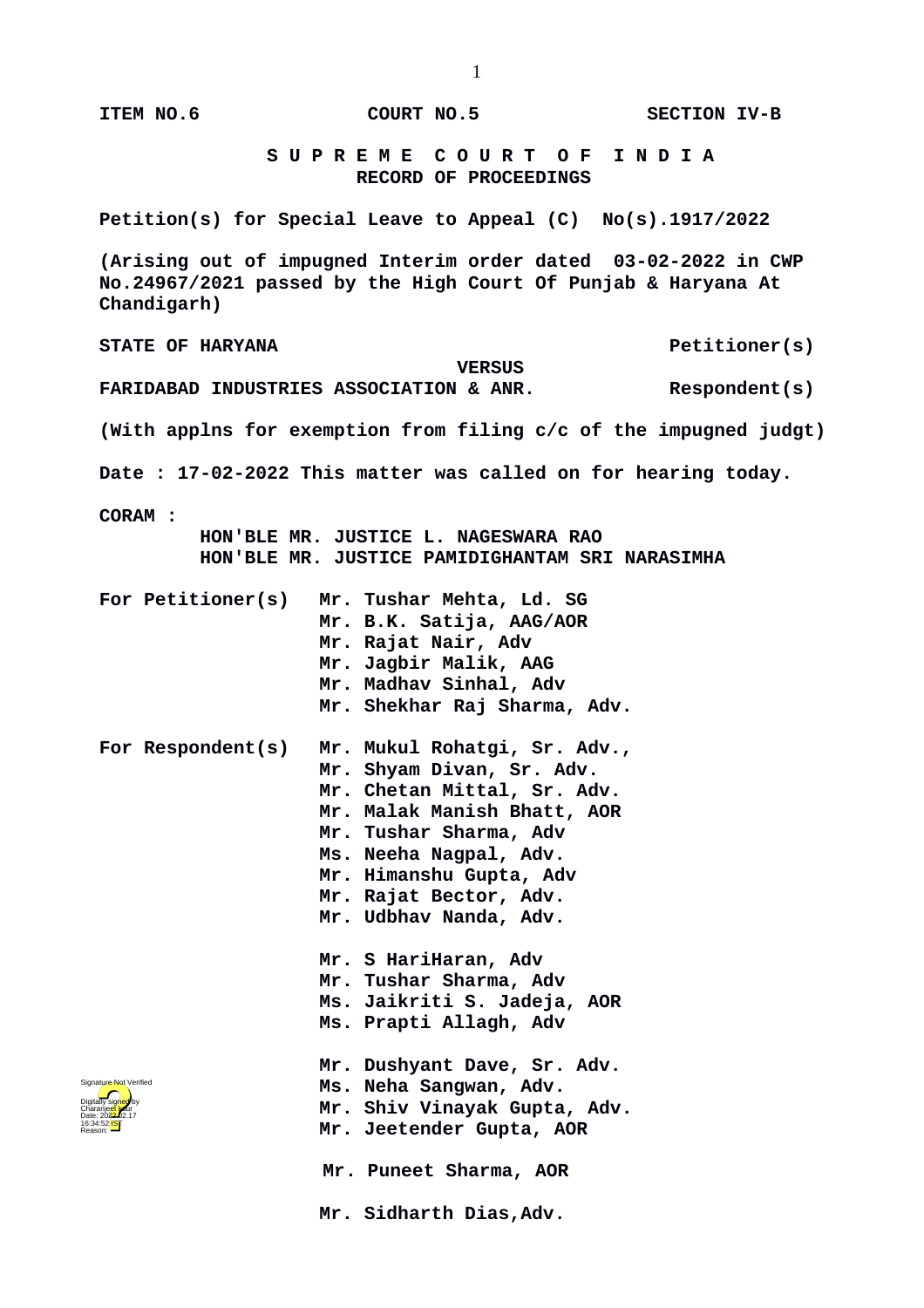**Mr. Vishal Sharma, Adv Mr. Mahesh Kumar, Adv. Mr. Dhawesh Pahuja, Adv. Mr. Umrao Singh Rawat, Adv. Ms. Devika Khanna,Adv. Mrs. V D Khanna, AOR Mr. VMZ Chambers, AOR**

## **UPON hearing the counsel the Court made the following O R D E R**

**The constitutional validity of Haryana State Employment of Local Candidates Act, 2020 ('the Act') has been challenged by the Respondent – Faridabad Industries Association and others before the Punjab and Haryana High Court. On 3rd February, 2022, the High Court stayed the implementation of the Act. Aggrieved by the said Order, State of Haryana is before us by filing this special leave petition.** 

**The learned Solicitor General of India appearing for the State of Haryana, submitted that the impugned order staying the legislation is contrary to the law laid down by this Court. He relied upon several judgments of this Court in which it has been held that there is a presumption of legality in favour of the legislation and it is ordinarily not stayed unless the legislation is** *prima facie* **unconstitutional or manifestly illegal. He further submitted that no reasons have been given by the High Court while staying the impugned legislation.**

**Mr. Dushyant Dave, learned senior counsel appearing for respondent no.1, took us through the order**

2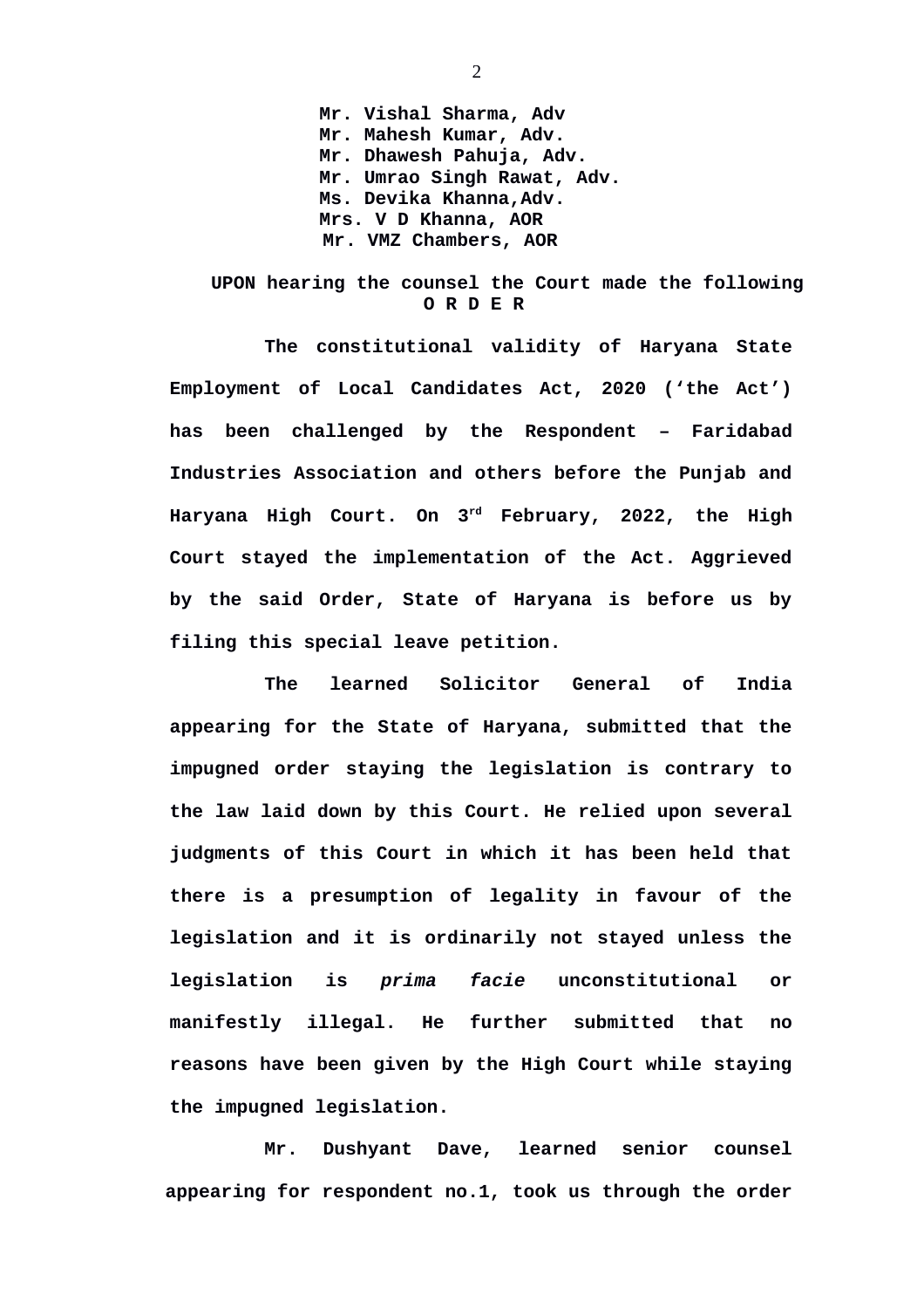**passed by the High Court to argue that impugned order cannot be said to be vitiated due to non application of mind. The High Court was** *prima facie s***atisfied that the legislation is unconstitutional for which reason the interim order was passed. He stated that over 48,000 companies which are registered in the State of Haryana, would face immense hardship as they cannot employ anybody from outside the State from the date of commencement of the Act. He submitted that, if this Court feels that reasons have to be given by the High Court, the order passed by the High Court should be continued and the High Court may be requested to decide the matter finally.**

**Mr. Shyam Divan, learned senior counsel appearing for Manesar Industrial Welfare Association adopted the arguments of Mr. Dushyant Dave. In case, this Court is setting aside the Order passed by the High Court, Mr. Shyam Divan submitted that the impugned order should be treated as an ad interim order and the High Court can be requested to decide the Interlocutory Application within a time frame. In the alternative, he submitted that a direction can be given by this Court to the State Government not to take coercive steps against the employers while requesting the High Court to decide the Writ Petition at the earliest.**

**Courts are reluctant to pass interim orders staying legislations. Stay of legislation can only be when the**

3